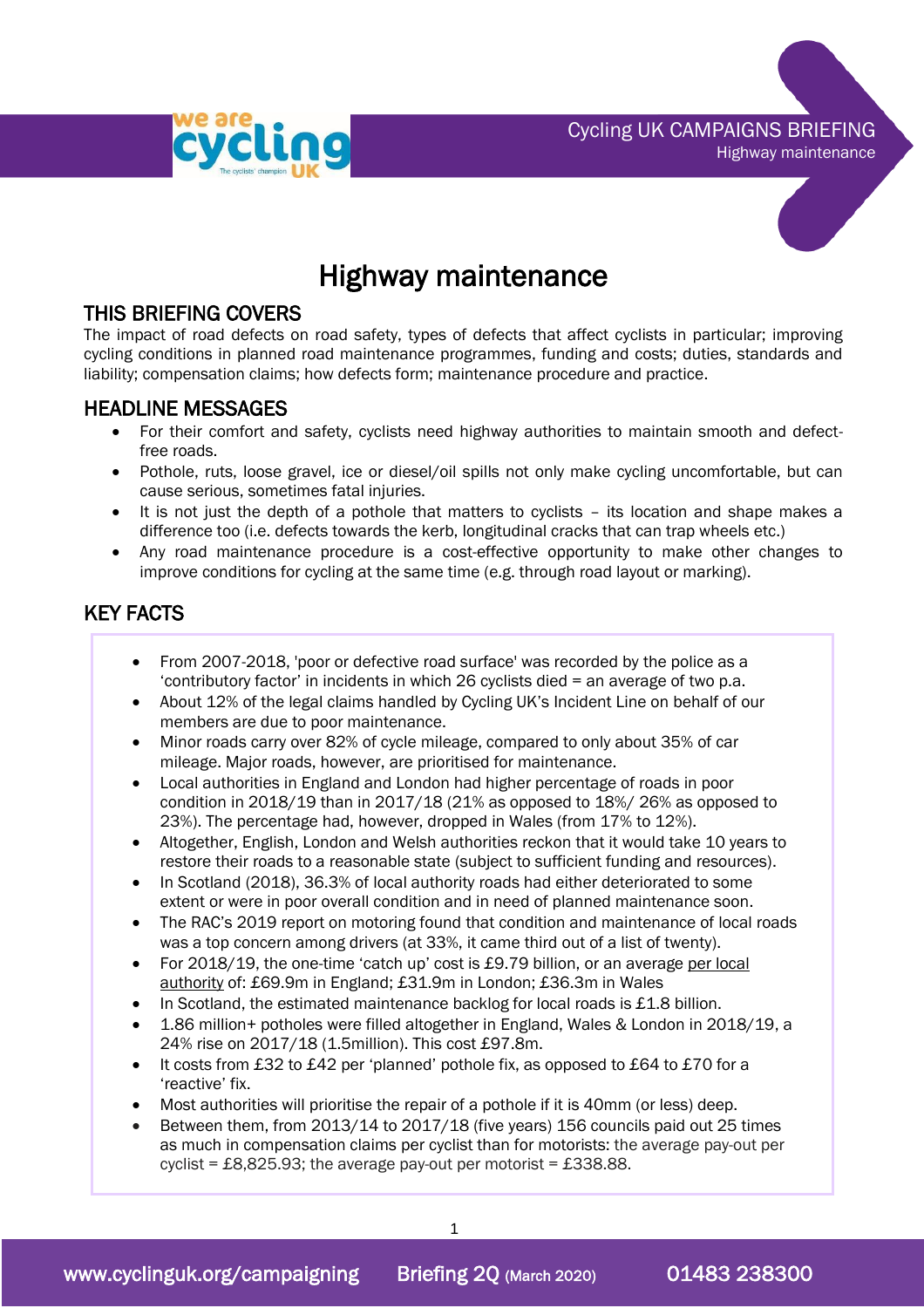

# Cycling UK CAMPAIGNS BRIEFING

Highway maintenance



# Cycling UK VIEW

- All road users suffer from poorly maintained roads, but cyclists are disproportionately affected.
- Local authorities need sufficient funding so that they can maintain roads well.
- The business case for highway maintenance investment should reflect the environmental and health benefits of reduced fuel consumption, and the deterrent effect of poor surfaces on cycling and walking (due to the greater risks and effort involved), as well as the reduced costs of highway repairs, delays, and damages to both people and vehicles.
- National guidance, and the policies and standards adopted by individual highway authorities for inspecting and prioritising repairs should take account of cyclists' comfort and safety. These should then be used to assess whether highways authorities are liable when cyclists suffer injury or other damages due to highway defects.
- For cyclists, the location and shape of a surface defect, not just the depth, are important. All guidance should therefore emphasise that special consideration must be given to defects that:
	- o Are at or near junctions;
	- o Are on downhill sections of roads;
	- o Present a sharp upstand on the far side of the defect;
	- o Run along rather than across the path that cyclists will be taking, i.e. those which are more likely to trap a cyclist's wheel.
- Local authorities should devote more of their resources to road surface renewal or resurfacing programmes, rather than short-term, emergency patching.
- Minor roads and off-road cycle facilities, where most cycling occurs, should be given greater priority in highway maintenance policies and procedures (including winter maintenance), while the whole-life upkeep of off-road cycle routes should be planned and costed-in from the outset.
- Highway authorities should be encouraged to use bicycles with sensors to monitor road and cycle track surface quality, and to use specialised narrower vehicles to keep cycle tracks free of debris and vegetation, or from snow and ice.
- Safe and convenient cycle access should be retained at the site of road/streetworks, wherever possible.
- Utility companies must ensure that reinstatements are safe, and remain safe, for cycling; and that cycle signing, coloured surfacing and other features are retained or enhanced. Where utility companies perform to a poor standard, local authorities must oblige them to reinstate to a proper condition.
- Authorities should respond quickly to any reports made by cyclists alerting them to road defects. Online reporting tools (e.g. Cycling UK's Fill that Hole) are an effective channel for this.
- The providers of defect management systems for highway authorities should integrate their products with Fill that Hole and similar public defect-reporting websites, to facilitate two-way communication between site-users and highway authorities.
- When resurfacing, local authorities should take the opportunity to 'cycle proof' the road, i.e. systematically consider improving cycling conditions as part of the project. This approach requires coordination between maintenance planning, highways engineers and those promoting sustainable travel. It also helps maximise the synergies between cycling and maintenance budgets and enhances their value.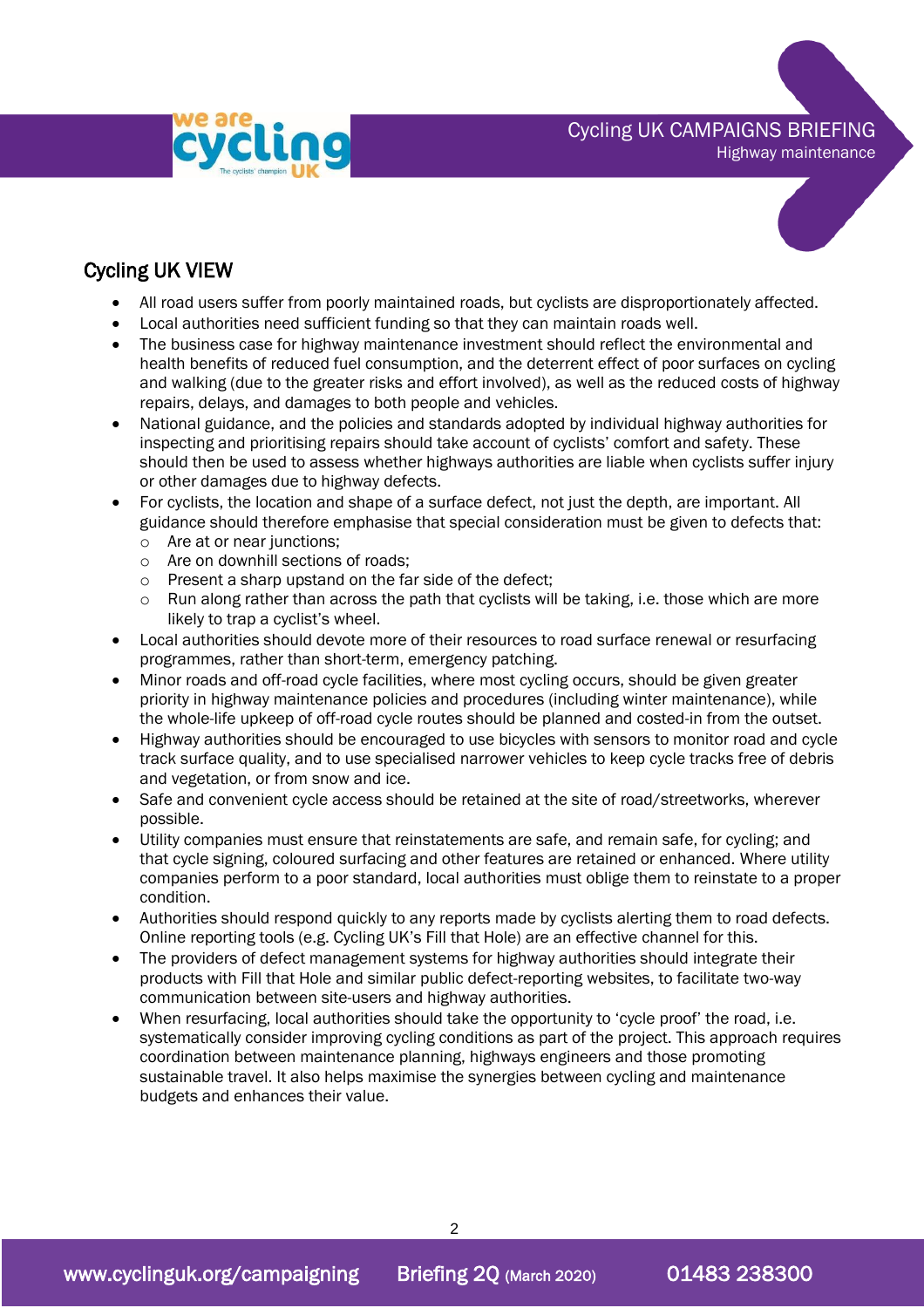Cycling UK CAMPAIGNS BRIEFING Highway maintenance





### BACKGROUND INFORMATION

### 1. Road defects, streetworks and cycling

#### a. Casualties

Cycling on poorly maintained roads is uncomfortable and hard work. <sup>1</sup> As one study found, "Comfortable cycling requires smooth rolling at lowest possible energy input."<sup>2</sup> Worse, cyclists can be injured by vibration and crashes, and even die from falls due to a surface defect.

Cyclists, however, are disproportionately disadvantaged because they are not protected in the same way as motor vehicle occupants.

• From 2007-2018 (GB), 'poor or defective road surface' was recorded by police at the scene as a 'contributory factor' (CF) in incidents in which 26 cyclists died, i.e. an annual average of two: 3

| Year           | Killed       | Seriously injured* |
|----------------|--------------|--------------------|
| 2007           | 2            | 15                 |
| 2008           | 0            | 18                 |
| 2009           | 1            | 29                 |
| 2010           | 6            | 25                 |
| 2011           | 3            | 42                 |
| 2012           | 3            | 41                 |
| 2013           | 1            | 38                 |
| 2014           | 1            | 55                 |
| 2015           | 1            | 45                 |
| 2016           | 4            | 60                 |
| 2017           | 1            | 40                 |
| 2018           | 3            | 50                 |
| <b>Total</b>   | 26           |                    |
| Average a year | $\mathbf{2}$ |                    |

\* For serious injuries, we cannot compare figures for 2016-2018 with earlier years because the police changed their reporting systems from 2016 onwards, with the result that they started classifying some injuries they used to record as 'slight' as 'serious' instead. This means we can't analyse trends for seriously injured casualties over a long-term period. The changes in the reporting system do not affect fatalities.

- By no means are all non-fatal crashes caused by a road defect reported to the police. In 2018/19, 65% (over 11,000) of admissions among cyclists to English hospitals were the result of non-collisions (i.e. they didn't involve another vehicle, person or object). Although it is not possible to say how many were due to defective road surfaces, it is likely that they accounted for a fair proportion. 4
- From 2014-2018 (GB), in casualty incidents involving a cyclist where a CF reported, the police put 0.78% of them down to a 'poor or defective road surface'. This is c.3.5 – 4.5 higher than for other types of motor vehicle (except for motorcycles, where the figure is  $c.4.5 - 6$  times higher).<sup>5</sup>
- About 12% of the legal claims handled by Cycling UK's Incident Line on behalf of Cycling UK members are due to poor maintenance.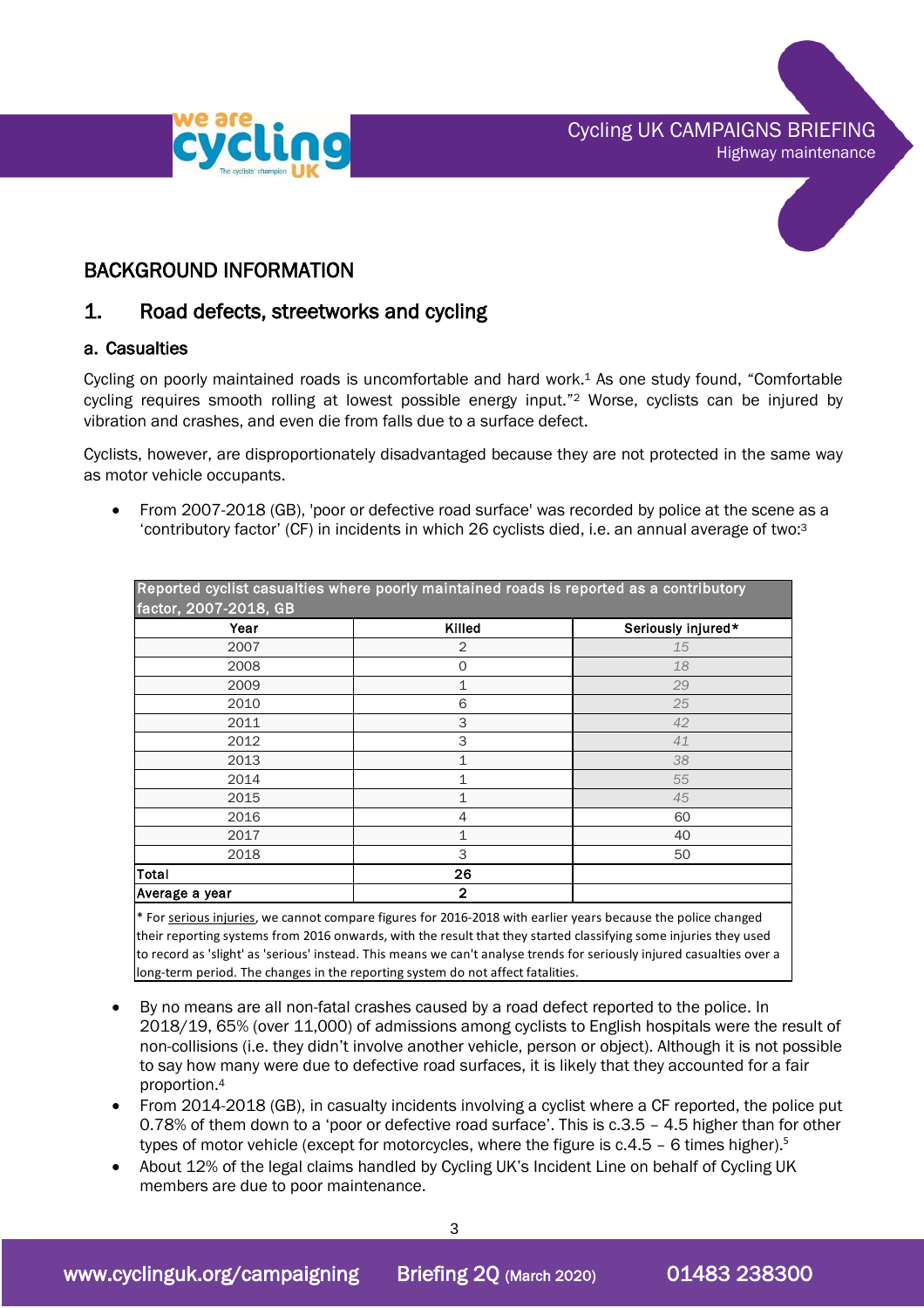



#### b. What defects do cyclists need local authorities to prioritise for repair?

Each local authority sets its own criteria for prioritising surface defects for repair, usually specifying a certain depth:

• The annual 2019 ALARM survey reports that around three-quarters of authorities who responded used 40mm (or less) as the guideline depth to define a pothole, although this not always the only consideration. Location and nature of traffic may be factored into the set criteria too.<sup>6</sup>

Certainly, the depth of a defect is by no means the only factor that needs to be assessed when considering the comfort and safety of cyclists. Its shape and/or location may be the main problem, regardless of how deep it is (see box below).

Potentially, any deviation in a road surface can present a hazard and, even if a cyclist is aware of a pothole coming up, motor traffic passing by can force them to alter their path and ride over or into it. Worse, in the dark and/or if filled with rainwater, defects are especially hard to see and avoid in time.

In the Netherlands and other countries, instrumented bicycles are used for assessing the smoothness and comfort of cycling conditions, (i.e. with sensors which can detect unevenness). Cycling UK wants to see these adopted in the UK.<sup>7</sup>

There are, of course, other surface hazards, such as oil spills, ice, snow (see section 8), gravel patches, broken glass, sunken drain covers and slippery ironwork or road markings etc. Authorities need to tackle these too, e.g. through robust winter maintenance and sweeping procedures, and regular inspections.

#### These are the type of defects that cause particular problems for cyclists, and should be given special consideration in national and local maintenance standards, and all relevant policies and regimes:

- Defects towards the side of the road, where most people ride i.e. the two metres nearest to the kerb or any regular car parking space. Defects here can force cyclists to swerve out into the carriageway.
- Defects at or near junctions, where cyclists are likely to be looking at other traffic rather than the road surface. Their balance may also be affected when cornering.
- Defects on downhill sections of roads where cyclists will probably be travelling faster, making it more likely that a jolt will cause serious injury or damage.
- Defects which present a sharp upstand on the far side, i.e. where a bike wheel hits a steep or sharp-edged 'wall' as it tries to leave the depression.
- Defects which run along rather than across the path that cyclists will be taking, i.e. those which are more likely to trap a cyclist's wheel, like a tramline. Slots in drainage covers aligned with the direction of the road can do this too, so covers should be installed with the slots at right angles to the kerb.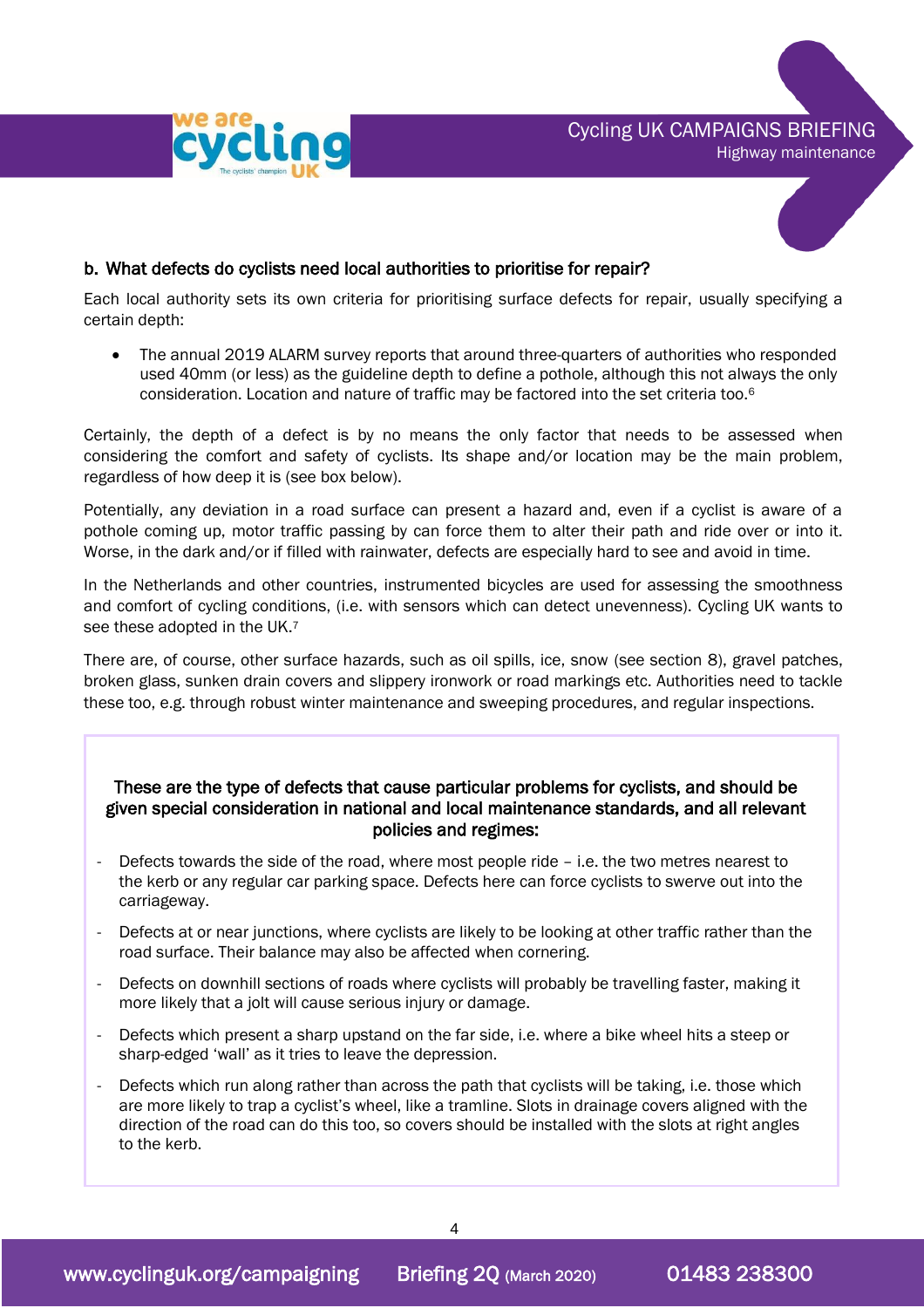

Cycling UK CAMPAIGNS BRIEFING Highway maintenance



#### c. Catering for cyclists: best practice

#### Give greater priority to minor roads

Minor roads carry only about 35% of car mileage, compared to over 82% of cycle mileage, but major roads are usually deemed the maintenance priority because they carry most motor traffic overall (over 66%).<sup>8</sup>

In contrast, in the Netherlands and Denmark where cycle use is high, cycle paths and roads used for cycling enjoy more attention than the road network. Cycling UK believes that this should become the practice in the UK, with these routes being inspected and swept regularly, and subject to effective winter maintenance.

#### Budget for whole-life maintenance

When planning an off-road cycling facility, local authorities need to ensure that they budget for ongoing maintenance. Routes that fall into disrepair, remain unswept or are encroached by vegetation that is rarely, if ever, cut back, will naturally fail to attract users and result in yet further neglect.

A range of equipment is available for carrying out cycle path maintenance (e.g. small, narrow sweepers), and it is important to invest in it from the start.

#### Check lighting, markings and signage

Inspection regimes should include checks on lighting and all signage relevant to cyclists. Ill-lit cycle paths may be hazardous and make users feel personally insecure, putting them off using routes in the dark, especially if the surface is heavily rutted. Worn markings or damaged signage are another problem, because they make it difficult to identify a cycle facility.

#### Keep a close eye on utility companies

Utility companies have the statutory right to dig up the road surface. Their operations often take place at the side of the road and involve trenches, drainage gullies and ironwork. As this is the part of the carriageway where most cycling occurs, it is particularly important for companies to reinstate the road properly. Local authorities, who have control over the work of utilities, need to insist that this is done and force action if it is not.

In 2019, Cycling UK gave both written and oral evidence to the Parliamentary Transport Select Committee's inquiry into local roads funding and governance. The Committee said:

"This plague of potholes is a major headache for everyone. The consequences of a deteriorating local road network are significant. It undermines local economic performance and results in direct costs to taxpayers—either through rising costs of deferred work or through a mend and make do approach that does not represent good value for money in the long-term. It also affects motorists damaging vehicles—and causes injuries to passengers, particularly those with existing medical conditions.

"The safety of other road users, especially cyclists, is seriously compromised. Pedestrians, particularly those who are older or vulnerable, can be left feeling anxious and isolated, afraid to leave their own homes."

<https://publications.parliament.uk/pa/cm201719/cmselect/cmtrans/1486/full-report.html>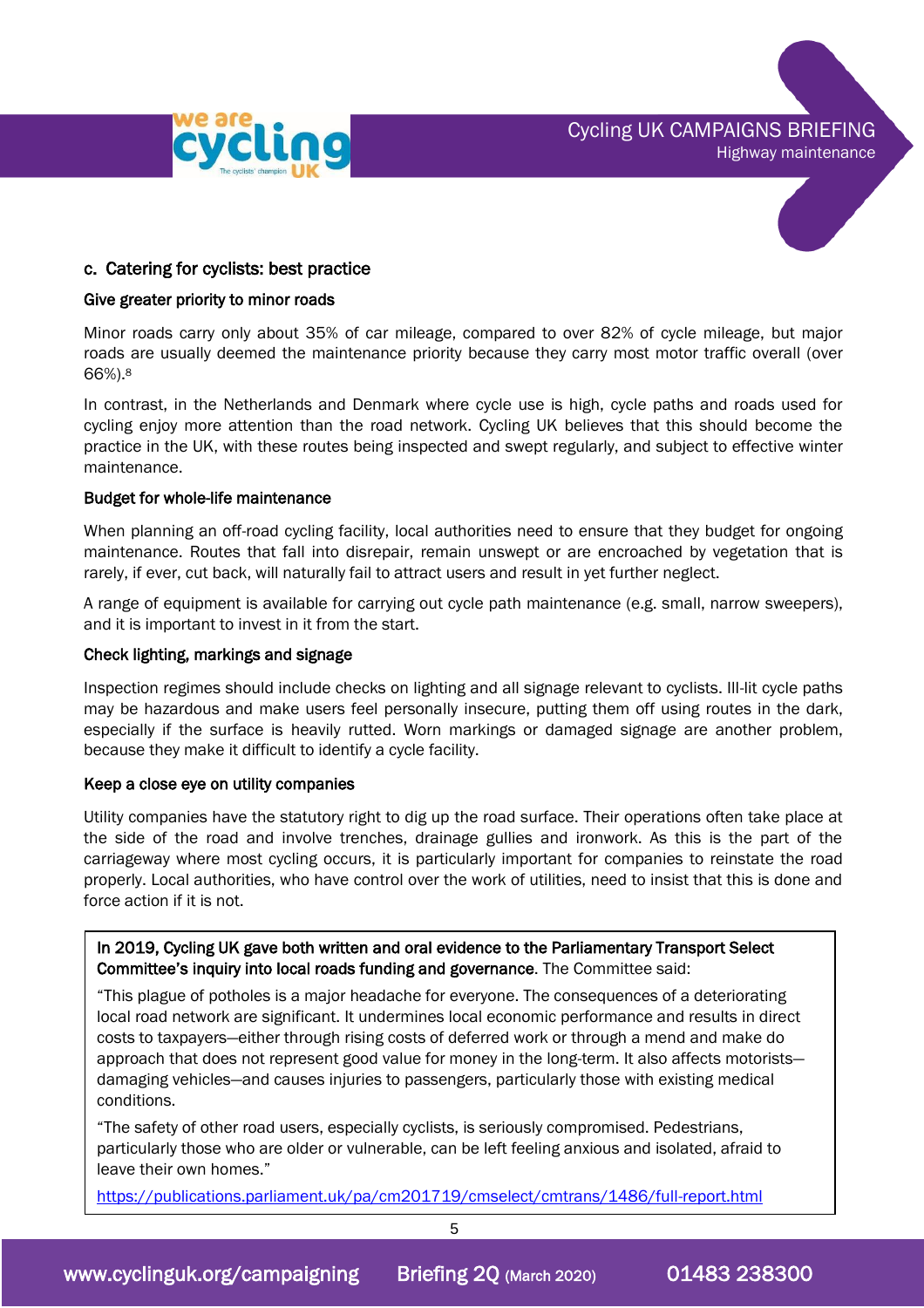

Highway maintenance



#### d. Cycle access during road/streetworks

Safe and convenient cycle access should be retained at road/streetworks wherever possible. This means that:

- Cyclists should not be unnecessarily diverted, especially not onto busier or narrower carriageways.
- Cyclists should not be endangered by grit, debris, temporary metal plates or any slip hazard. The area round construction sites needs to be kept clean.
- Temporary, one-way shuttle-working traffic lights to control narrowed sections of road should give cyclists enough time to pass through safely before traffic starts coming towards them.
- Speeds should be reduced and/or warning signs installed to advise drivers not to overtake cyclists. These are far preferable to 'Cyclists dismount' signs (unless the entire carriageway is closed to all traffic and cyclists have to be diverted onto the footway).
- Two-way cycling should be arranged wherever possible even when one-way diversions are in place for motor traffic.

#### Code of practice

The DfT publishes a code of practice for anyone responsible for street and road works on all highways and roads (except motorways and dual carriageways with a speed limit of 50mph+.<sup>9</sup>

This has a section on catering for cyclists, advising practitioners that they "must ensure suitable provisions are made for the safety of cyclists passing or crossing the works."

It stresses many of the practices recommended by Cycling UK, e.g.:

- the need for particular care where cycle lanes or cycle tracks are affected
- to "consider whether access on the carriageway can be preserved for cyclists, even if it needs to be closed to motor vehicles"
- preventing unsafe conditions for cyclists during shuttle working with traffic control; and
- bearing in mind that cyclists need more time than motorists to clear a section controlled by portable traffic signals.

#### e. Improving cycling conditions in planned road maintenance programmes

Not only are most roads many decades old, but also designed according to guidance that's been superseded.

The last few years, however, have seen a number of positive infrastructure innovations for cycling, along with superior design guidance (e.g. from London and Wales<sup>10</sup>). We are awaiting updated guidance from the DfT too.

Planned maintenance programmes for established roads, streets or junctions, are cost-effective opportunities to implement new approaches and layouts to benefit existing cycle users and encourage others to take up cycling.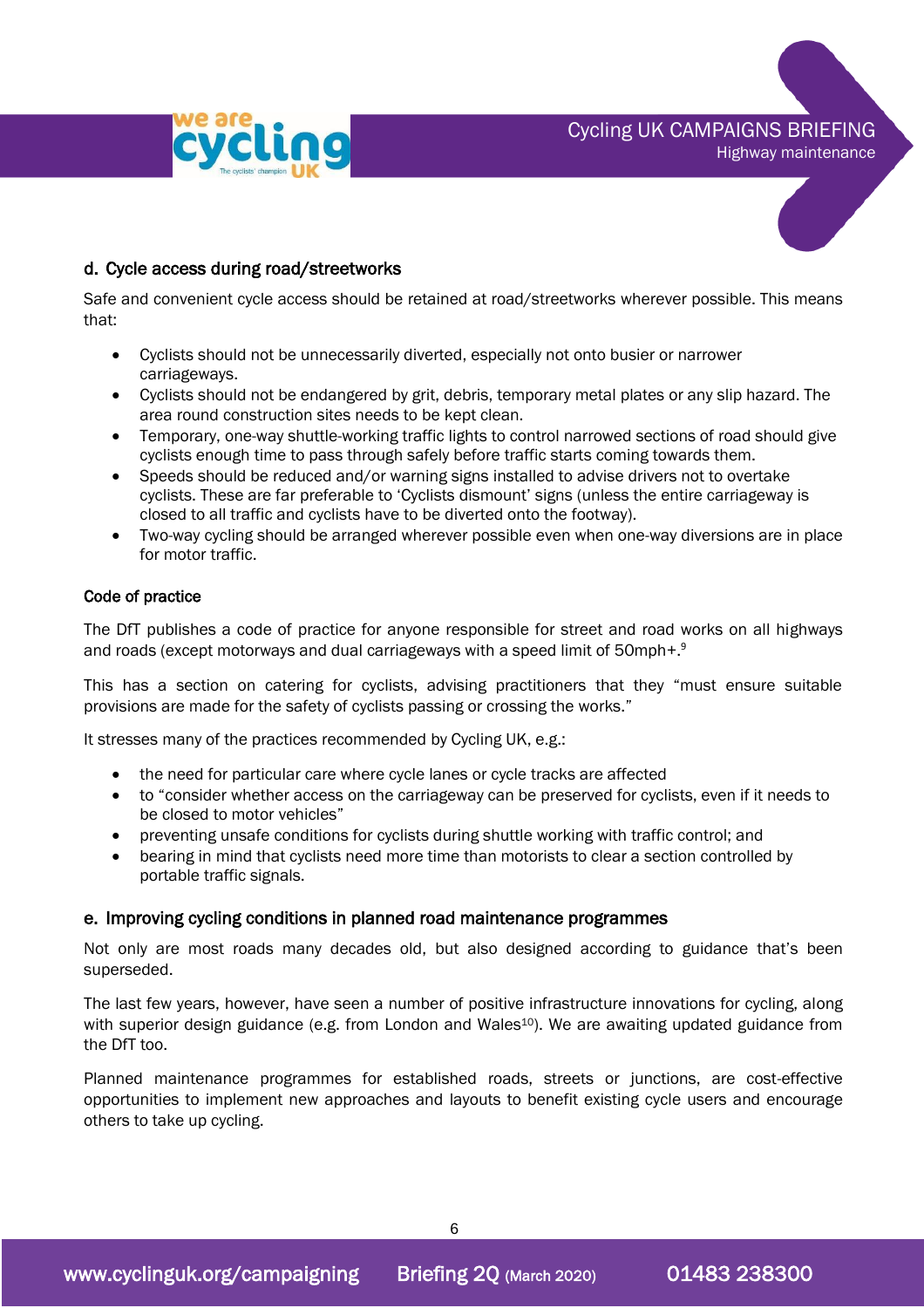

It is thus important not to isolate highway maintenance from other processes, especially traffic management and 'placemaking' (looking at the role of the street as a place, not simply as a route for through-traffic).

Road surfaces have a 10-20-year lifespan, and local authorities typically schedule streets for total reconstruction and renewal several years in advance. This gives them an ideal opportunity to plan improvements for cycling well ahead, and coordinate their cycling and planned road maintenance programmes to maximise the synergies between budgets. The best way of facilitating this is through partnership working between highways engineers, sustainable travel officers and other stakeholders.

To ensure this happens, all maintenance procedures and their results need to be 'cycle-proofed': "… a process which over time ensures that the built environment generally, and roads specifically, are seen to be safe, convenient and pleasant for cycle use by people of all ages and abilities."

This means seeking contributions from any developers to improve cycling provision, looking at speed limits and traffic calming, investigating the possibility of segregated cycleways, 'light' segregation (e.g. by traffic wands), cycle lanes, cycle-friendly junctions and signals, tightening corner radii etc.

*Well managed highway infrastructure,* the national code of practice for the UK (see section 5 below) says: "When schemes are planned and programmed there may be an opportunity to incorporate added value to the safety, priority, integrity or quality of footways and crossing facilities (particularly for vulnerable users), cycle routes and crossing facilities [etc]."

For more on cycle proofing, see: [www.gov.uk/government/groups/cycle-proofing-working-group](http://www.gov.uk/government/groups/cycle-proofing-working-group)

# 2. Condition of local roads

As mentioned above, over four-fifths of cycle traffic is concentrated on minor roads, which are by and large maintained by local councils. Unfortunately, they are also the most likely to have deteriorated in recent years, creating a significant backlog to clear.

• According to the Asphalt Industry Alliance's 2019 ALARM survey, local authorities in England and London had higher percentage of roads in poor condition in 2018/19 than in 2017/18. The percentage had, however, dropped in Wales:

|                                          | Poor condition |           | <b>Adequate condition</b> |           | <b>Good condition</b> |           |
|------------------------------------------|----------------|-----------|---------------------------|-----------|-----------------------|-----------|
|                                          | 2017/18        | 2018/2019 | 2017/18                   | 2018/2019 | 2017/18               | 2018/2019 |
| England                                  | 18%            | 21%       | 28%                       | 24%       | 54%                   | 55%       |
| London                                   | 23%            | 26%       | 26%                       | 29%       | 51%                   | 45%       |
| <b>Wales</b>                             | 17%            | 12%       | 28%                       | 30%       | 55%                   | 58%       |
| Poor = less than 5 years' life remaining |                |           |                           |           |                       |           |
| Adequate = 5-15 years' life remaining    |                |           |                           |           |                       |           |
| $Good = 15 years' + life remaining$      |                |           |                           |           |                       |           |

7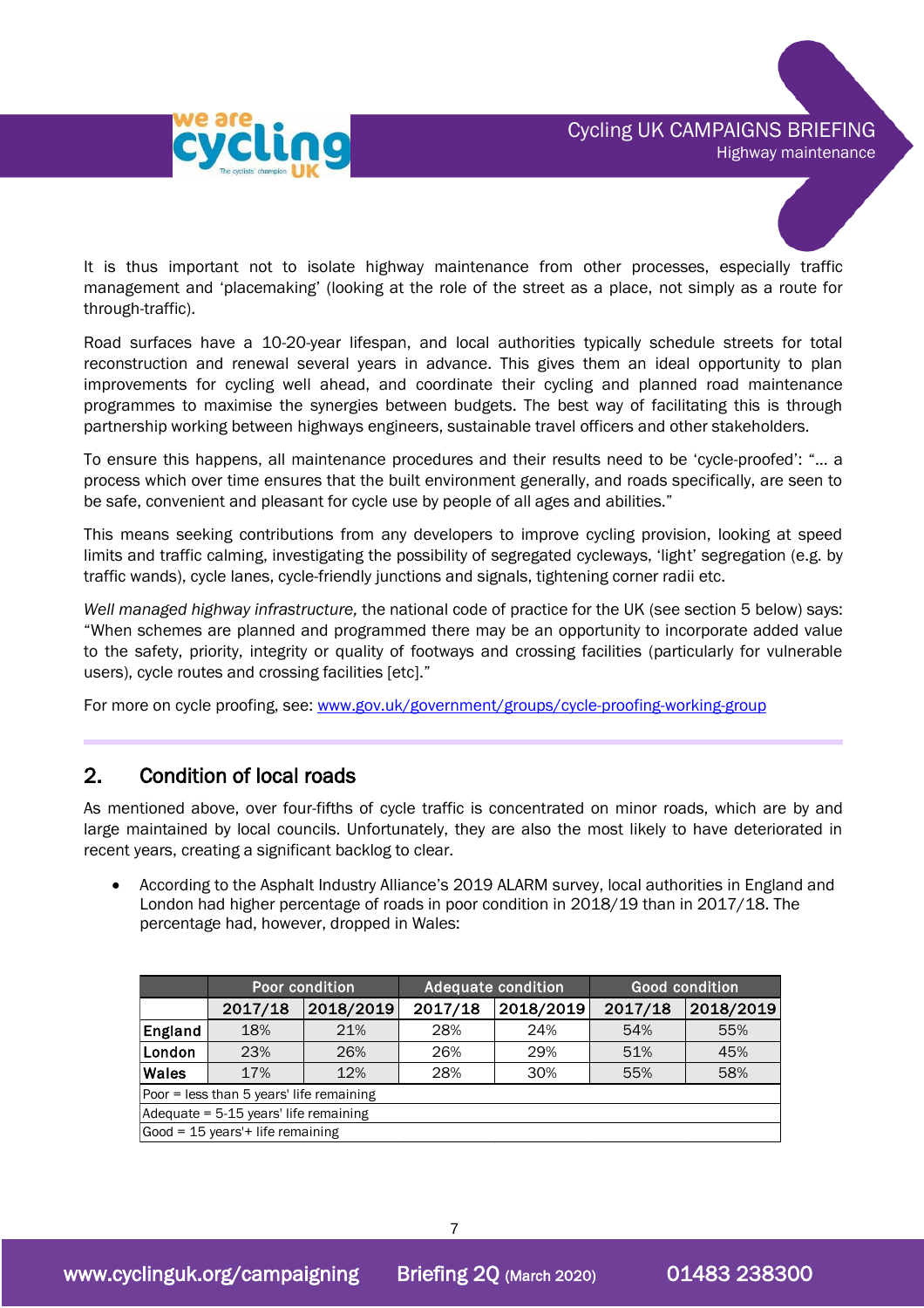

Highway maintenance

- Altogether, the authorities reckon that it would take 10 years to restore their roads to a reasonable state (subject to adequate funding and resources).  $^{\rm 11}$
- In England, between 2007/08 and 2018/19, the proportion of roads where maintenance should be considered ('red' category): <sup>12</sup>
	- o Fell from 5% to 3% for 'A' roads and motorways
	- o Fell from 8% to 6% for 'B' & 'C' roads
	- o Rose from 15% to 16% for unclassified roads.
- In Scotland (2018), 36.3% of local authority roads had either deteriorated to some extent ('amber'), or were in poor overall condition and in need of planned maintenance soon ('red'). 13
- Potholes etc. also affect drivers. The RAC's 2019 report on motoring found:<sup>14</sup>
	- $\circ$  The condition and maintenance of local roads was a top concern (at 33%, it came third out of a list of twenty).
	- $\circ$  49% thought the condition of local roads had worsened since the last year.
	- $\circ$  77% were in favour of a bigger chunk of the motoring taxes ring-fenced to fund local road maintenance.

## 3. Funding and costs for maintenance

#### a. What's the budget for local road maintenance?

Structural road maintenance is funded by both local and central governments and, in London, by Transport for London. In England, central funding is now allocated according to need, but there are other streams available (e.g. the Pothole Action Fund).

• In the March budget 2020, the Chancellor established a new Potholes Fund of £500m a year for the following five years (England) =£2.5bn, said to represent a 50% increase for local road maintenance budgets in 2020-21. <sup>15</sup> The (pre-budget) ALARM survey estimated the 'one-time catch-up' cost for England (outside London) at £7.97bn. <sup>16</sup>

Also according to the ALARM survey:

- For 2018/19, the average budget for highway maintenance per authority which includes work on bridges, street lighting and cyclical processes like sweeping etc. – stood at:
	- o £31.5m in England, excluding London (up from £26.2m in 2017/18)
	- o £10.6m in London (up from £9.2m in 2017/18)
	- o £7.8m in Wales (down from £8.1m in 2017/18).

#### b. What's the backlog in ££s?

- The total one-time 'catch-up' cost in England, Wales and London is estimated to be £9.79 billion: 17
	- o England £7.97bn in total / £69.9m on average per authority
	- $\circ$  London £1.02bn in total / £31.9m on average per authority
	- o Wales £797.5m in total / £36.3m on average per authority
- In Scotland, the estimated maintenance backlog for local roads is £1.8 billion.  $^{18}$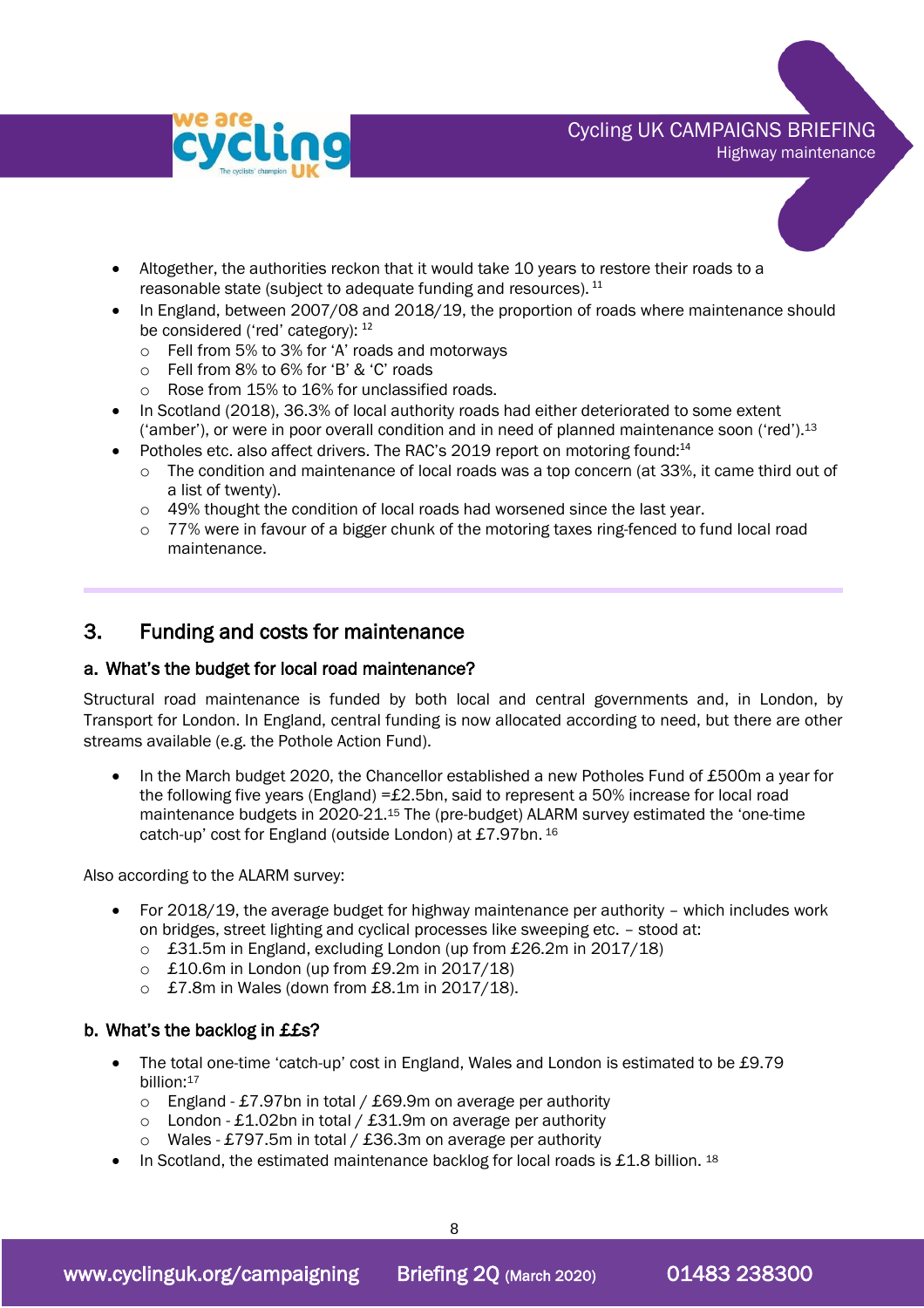

# Cycling UK CAMPAIGNS BRIEFING

Highway maintenance



#### c. What's the funding split between major and minor roads?

Mile-for-mile in England, motorways and A roads (i.e. those managed by Highways England) received more funding than local roads (i.e. those managed by local authorities):<sup>19</sup>

- In 2018/19, c£4.9bn was spent on maintenance altogether (major + minor roads).
- Of this, £960m went on motorways and A roads, and £3.9 billion on local roads.
- This means that a fifth of the funding was invested in only 2.4% of the network, i.e. the 4,400 miles of roads managed by Highways England.
- In 2018/19, just under half of the total maintenance expenditure went on minor roads (B, C and unclassified), although they make up 88% of road length.
- In January 2018, the Local Government Association calculated that between 2015 and 2020, the Government in England planned to spend 52 times more on national roads than on councils' local roads (£1.1m compared to £21k a mile).<sup>20</sup>

#### d. Costs

- 1.86 million+ potholes were filled altogether in England, Wales & London in 2018/19, a 24% rise on 2017/18 (1.5million). This cost £97.8m.<sup>21</sup>
- $\bullet$  It's more expensive to fill potholes reactively than as part of a planned programme: $^{22}$

| 2018/19      | Average<br>number<br>Οf<br>potholes per<br>authority | Planned<br>cost | Reactive<br>cost |
|--------------|------------------------------------------------------|-----------------|------------------|
| England      | 15,067                                               | £41             | £65              |
| London       | 2.711                                                | £42             | £64              |
| <b>Wales</b> | 2,531                                                | £32             | £70              |

• Buckinghamshire sets out how much various treatments costs (see section 7b below)

#### e. Wider case for highway investment

- Rough surfaces increase costs in terms of fuel, oil, wear and tear, and depreciation.<sup>23</sup>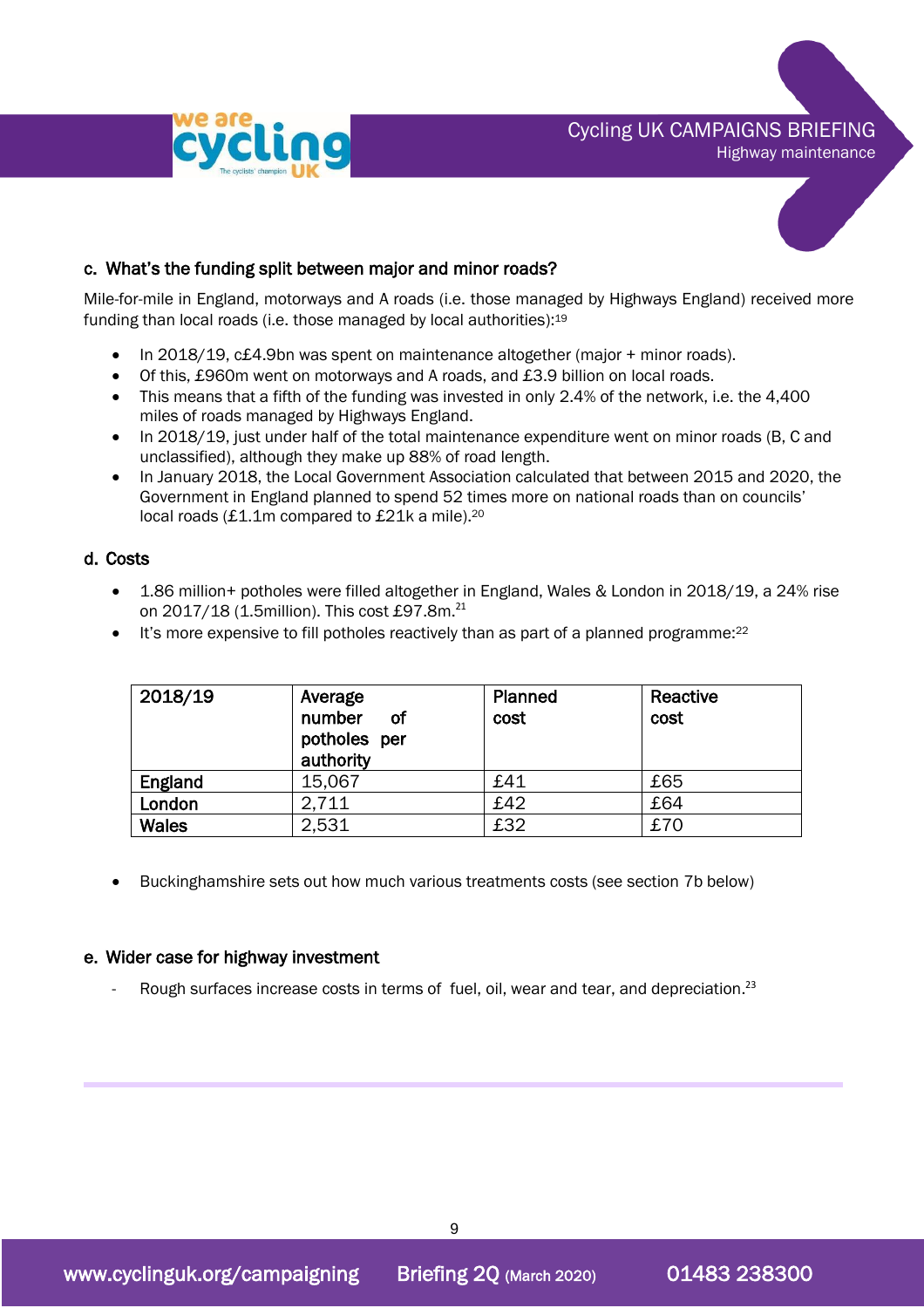



# 4. Compensation claims

Poor road conditions also generate road user compensation claims for personal injury or vehicular damage. This is an added outlay.

Freedom of Information requests from Cycling UK, answered by 156 councils in Britain, found that from 2013/14 to 2017/18 (five years) local authorities paid out 25 times as much per cyclist than for motorists: 24

- Authorities' average compensation pay-out per cyclist = £8,825.93 (this is probably because cyclists are more likely to suffer serious personal injury).
- Authorities' average compensation pay-out per motorist = £338.88
- 537 cyclists and 19,363 motorists made successful claims
- A total of 40,687 claims were paid out (figure includes council responses where no distinction between cyclists and motorists were made)
- Total compensation and legal costs for 156 authorities = £44,856,858.41
- Authorities on average incurred costs of £287,543.96

Clearly, local authorities need more funding to keep their roads in a fit state of repair to help them avoid paying out £millions in compensation.

#### Compensation claims and Section 58

An authority that fails to discharge its maintenance duties (see section 5 below) puts itself at risk of compensation claims from road users who suffer damage or personal injury as a result of a road, footway or cycleway surface defect.

Such cases, however, are often disputed by a council's legal advisers, and liability may be difficult to substantiate. Moreover, the law provides authorities with a 'statutory defence' against claims if they can prove that they operate a reasonable and adequate system for highway repair and maintenance.

For England & Wales, this defence is set out in Section 58 of the Highways Act 1980 (England & Wales), which states: "it is a defence … to prove that the authority had taken such care as in all the circumstances was reasonably required to secure that the part of the highway to which the action relates was not dangerous for traffic."

This, and following clauses, explains that, to mount such a defence, the authority must maintain those roads according to a hierarchy and which types of traffic are likely to use them. They must also carry out inspections to detect errors when they occur, and, if the road condition is below standard, repair it, or erect notices alerting users to the problem.

Section 1 of the Roads (Scotland) Act 1984 and the Roads (Northern Ireland) Order 1993, Article 8 make similar provisions.

Yet there is no definition of 'reasonable', often making it too hard for injured parties to establish whether the council has failed in its duty, and too easy for councils to defend themselves successfully.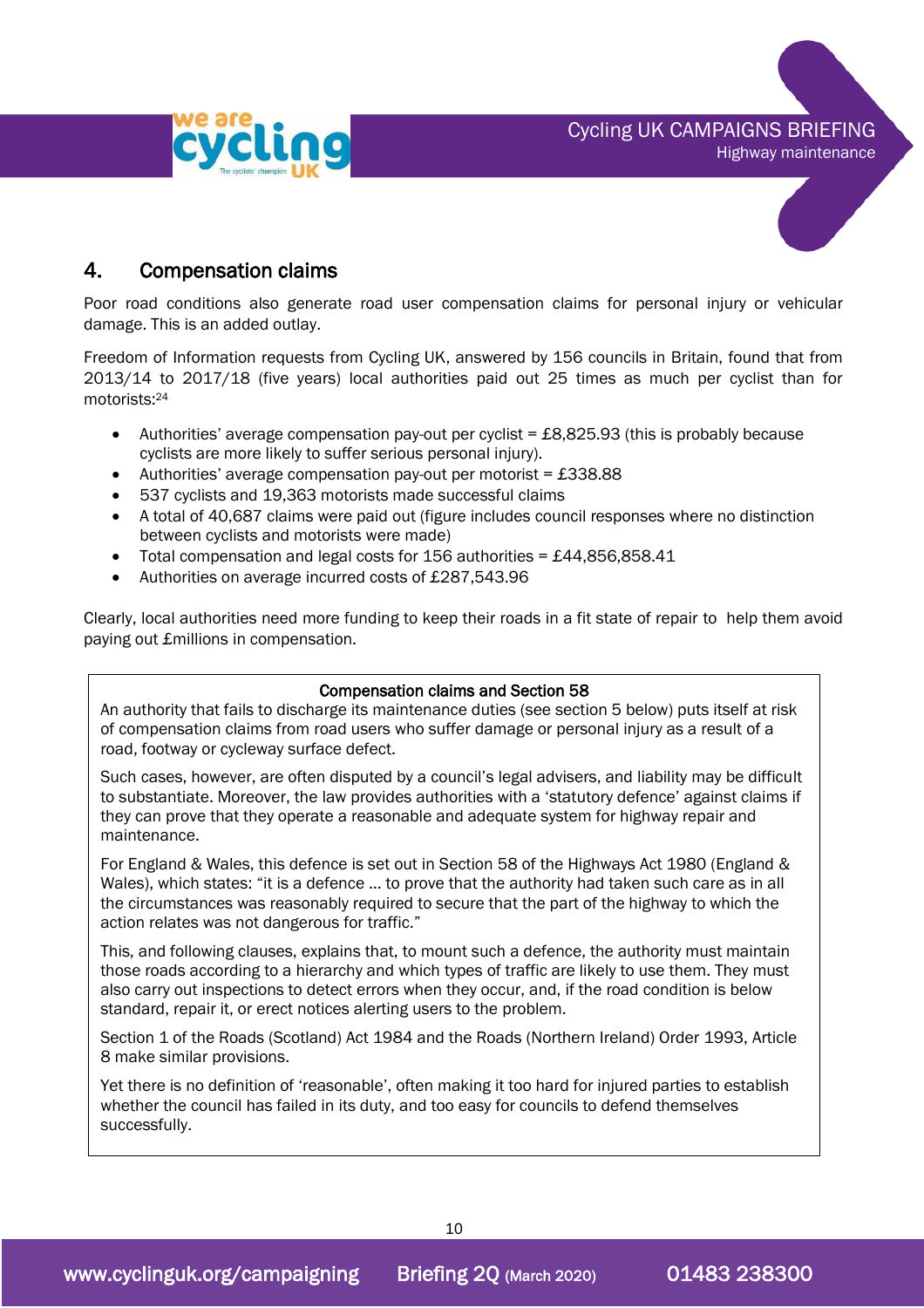



# 5. Duties, standards and liability

Strategic roads (i.e. most motorways and trunk roads) are maintained by the relevant national authority (e.g. Highways England, Transport Scotland and the Welsh Government. In Northern Ireland, the Department for Infrastructure is the sole roads authority for both national and local roads). Most other roads, which carry most cycle traffic are the responsibility of local highways authorities.

#### a. Local authorities

LAs have several statutory duties and powers relating to the maintenance (interpreted as 'repairing') of the public highway, principally under the:

- Highways Act 1980 (s41(1)) (HA1980), England and Wales;
- Roads (Scotland) Act 1984 (ss 1&2); and
- Roads (Northern Ireland) Order 1993, Article 8.

The 'highway' includes footways and cycleways.

The Active Travel (Wales) Act 2013 states: "The Welsh Ministers and each local authority must, in the exercise of their functions under Parts 3, 4, 5, 9 and 12 of the Highways Act 1980 (creation, maintenance and improvement of highways, interference with highways and acquisition etc. of land), in so far as it is practicable to do so, take reasonable steps to enhance the provision made for walkers and cyclists." <sup>25</sup>

#### b. Utility companies

The New Road and Street Works Act 1991 (UK-wide) applies to the conduct of gas, water, electricity and telecommunications companies who have a statutory right dig up the highway if they need to – i.e. Section 81 (England and Wales), for instance, requires such 'statutory undertakers' to satisfy the highway authority that their apparatus doesn't cause danger to road users. The highway authority can also order the utility company to make good any defects associated with their operations.

For more on streetworks, see: [www.gov.uk/government/publications/street-works-faq](http://www.gov.uk/government/publications/street-works-faq)

#### Forcing a highway authority to repair a road (UK)

1: Raise concerns directly with local authority

2: If no action results, resort to legal action under Section 56 of the *Highways Act 1980.* This involves obtaining an order from the Magistrates' Court, which should force them to fix the defect(s).

#### Notes:

For the ins and outs of vegetation clearance (e.g. if hedge cuttings are causing a nuisance on the carriageway), see our briefing at: [www.cyclinguk.org/campaigning/views-and-briefings/vegetation-and](http://www.ctc.org.uk/campaigning/views-and-briefings/vegetation-and-hedge-trimmings)[hedge-trimmings](http://www.ctc.org.uk/campaigning/views-and-briefings/vegetation-and-hedge-trimmings)

See section 8 below for a note on snow and ice.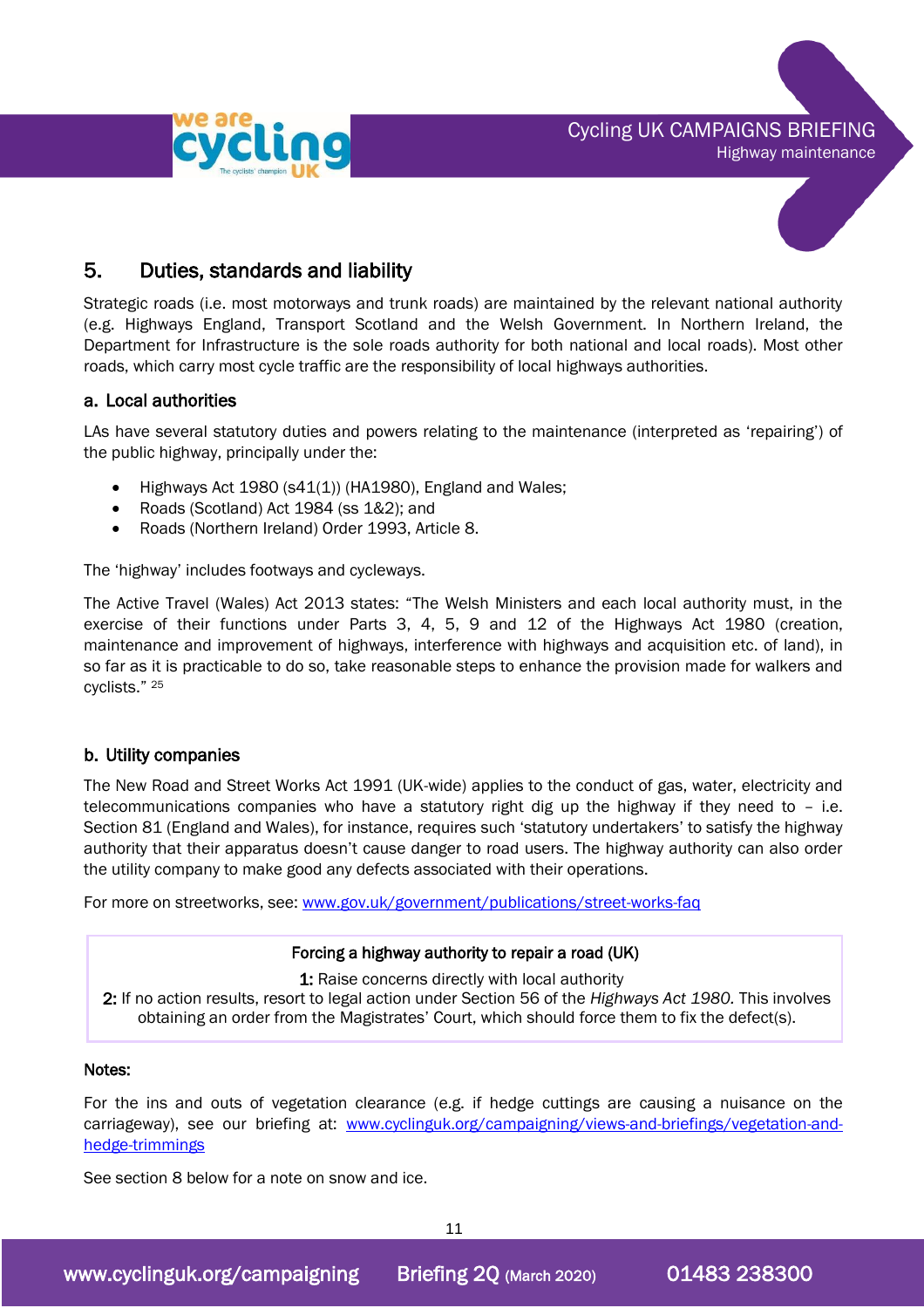



#### c. The National Code of Practice: *Well-managed Highway Infrastructure*

Local highway authorities must refer to the national code of practice, *Well-managed Highway Infrastructure* which, although not statutory, is backed by central and local government in all the nations of the UK.<sup>26</sup> Most authorities report that they are now compliant with it.<sup>27</sup>

The Code's latest revision in 2016 focusses on 'asset management', an approach Cycling UK supports because it marks a shift from reactive maintenance to more planned maintenance.

Conversely, the Code also focusses on 'risk-based' assessment. This is double-edged because, instead of recommending standards (e.g. the need to fill an 40mm+ deep pothole urgently), it advises authorities to minimise the risks of harm (including disruption as well as injuries). With the freedom to come up with their own criteria on repair, inspection frequency, vegetation clearance and winter maintenance regimes etc, cash-strapped councils may therefore be tempted to revise their standards downwards.

While the Code includes advice on maintaining/managing cycle routes specifically, and on the need to keep them in mind more generally (see extracts below), Cycling UK was dismayed that it failed to mention the defects that put cyclists most at risk (see above).

We therefore believe that the Code should include, or be supplemented by, recommended good practice standards that address this shortcoming. These would also provide a default benchmark for settling liability claims, while still leaving local authorities latitude to adopt reasoned departures, in accordance with local circumstances and priorities.

#### Extracts from Well-managed Highway Infrastructure

"Network hierarchy should take into account the desirability of continuity and of a consistent approach for walking and cycling.

"… traffic composition might indicate unusually high proportions of particular users, for example motorcyclists or cyclists for whom surface condition is of particular importance.

"Securing continuous improvement in the safety and serviceability of cycle routes, in particular network integrity, will be a necessary component for encouraging cycling as an alternative to the car. It will be important for maintenance strategy positively to address this.

"Network integrity is a particularly important consideration where cycle routes are segregated for part of their length, but intermittently rejoin the carriageway. In these circumstances a reasonably consistent level of maintenance should be provided, and attention paid to carriageway edge condition in the un-segregated sections.

"It would seem logical for cycle routes to be inspected by cycle, although inspection of parts of some shared routes may be possible by walking or by vehicle as appropriate.

"Where footways or cycle routes remote from carriageways form part of an integrated route or network intended to encourage walking and cycle use, or are promoted by the authority, consideration should be given to adopting a consistent safety inspection frequency for the route or network as a whole.

"The [safety inspection] regime should be developed based on a risk assessment and provide a practical and reasonable approach to the risks and potential consequences identified. It should take account of potential risks to all users, and in particular those most vulnerable."

12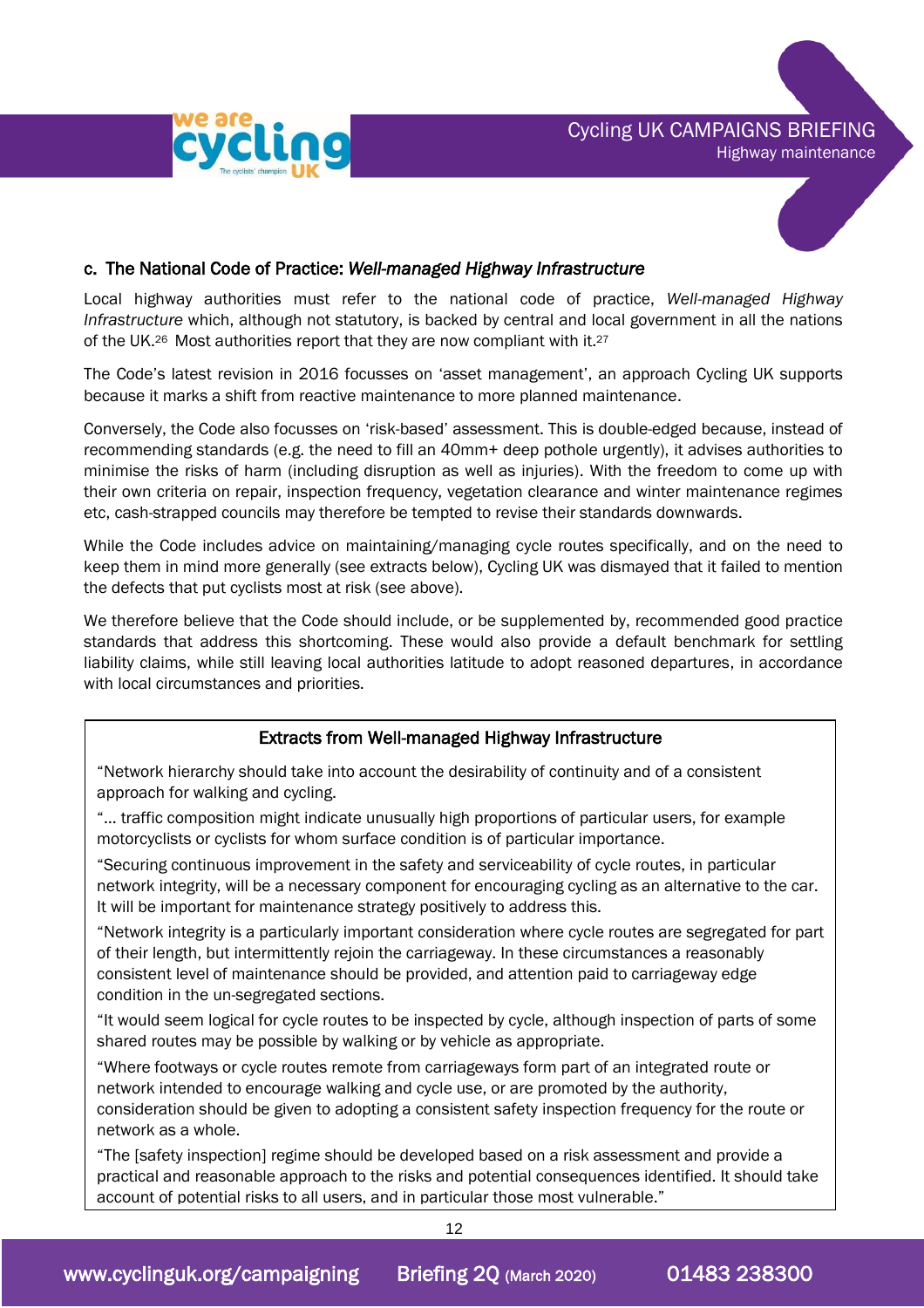



# 6. Reporting systems

Cycling UK's Fill That Hole site, set up in 2007, allows any road user to report road defects online. This automatically relays the information to the relevant highways authority so that they can fix the problem. Most local authorities offer their own online reporting facilities too.

Fill That Hole and systems like it (e.g. Fix My Street) are a valuable complement to routine inspections because they help alert the authority to a problem that they may not otherwise find out about until the next inspection, which might be months away.

To optimise their benefits (and the statistics they collect), all reporting systems need to facilitate efficient two-way communication between site-users and councils. For example, councils need to acknowledge receipt of a report and feedback on whether the defect has been repaired. This is something that *Wellmanaged Highway Infrastructure* advises.

In 2019, almost 10,000 road defects were logged on Cycling UK's Fill that Hole site. [www.fillthathole.org.uk](http://www.fillthathole.org.uk/)

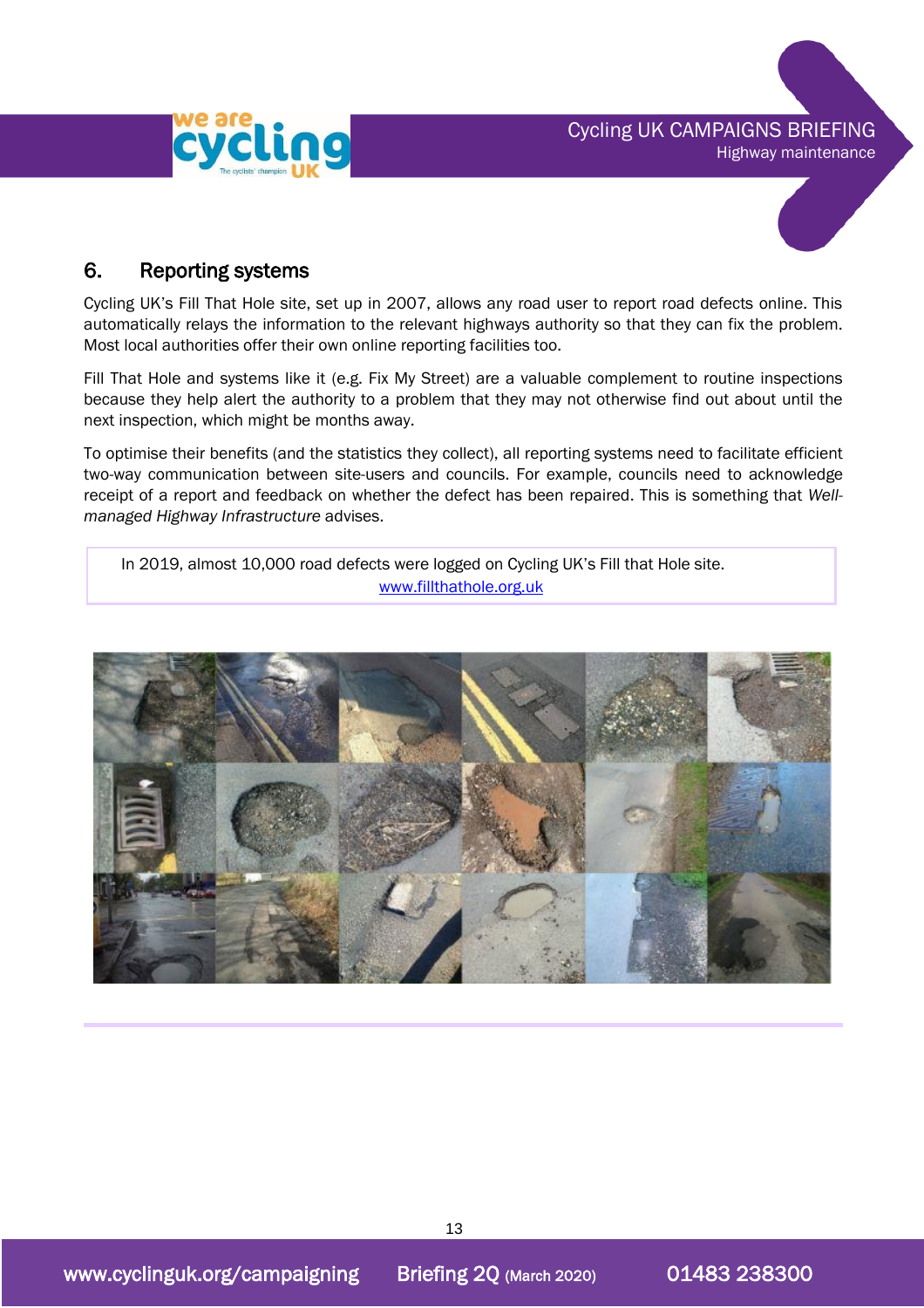Cycling UK CAMPAIGNS BRIEFING Highway maintenance





# 7. The physical side

#### a. How do road defects form and how do you stop them?

#### How road defects form

Road surfaces tend to deteriorate gradually as a result of natural weathering and ageing.

Asphalt, the most common material used to bind aggregate into a road surface, normally lasts for only 15-20 years before it becomes oxidized by sunlight and heat. This makes it increasingly brittle and susceptible to cracking, while the constant passage of vehicles exacerbates the damage.

Cracks allow water to infiltrate the surface and, as they expand and let in more water during repeated freezes and thaws, bigger holes form. Motor vehicle tyres widen and deepen the defects and can push loose foundation material out of them.

#### How to prevent them

- Inspect surfaces regularly a good programme of inspection, backed by reporting tools for the public (e.g. Cycling UK's fillthathole.org.uk) can help councils identify their priorities for repair.
- Keep roads well-drained ditches, culverts and drains need to be cleared regularly and roads engineered so that they don't collect standing water.
- Ensure surfaces are watertight if done properly, surface dressing (a thin layer of asphalt and chippings) can help make the surface watertight, but care is needed to avoid leaving loose chippings and other hazards behind.
- Minimise utility works and check quality of repair opening the road surface for streetworks (i.e. work carried out by utility companies) weakens the structure and contractors may not reinstate the carriageway properly afterwards.
- Cut back overhanging vegetation regularly overhanging vegetation (mainly trees) can prevent or reduce the amount of direct sunlight falling on the road surface and drip rainwater onto it. This means that the carriageway underneath takes longer to dry out and more susceptible to water penetration and the freeze-thaw effect.
- Regularly resurface all roads eventually fail. There comes a point when it is more costeffective to resurface a road completely, than to keep patching it.
- Reduce traffic as large vehicles cause most damage, restricting their access to certain roads can help prolong the life-span of the surface.

#### Which vehicles do the most damage?

Road damage caused by vehicles passing over the surface is roughly proportional to the weight over the axle to the power of four.

Thus, a car with 500kg weight over each axle does over 15,000 times the damage of a 90kg rider + bike, while a lorry axle with the maximum 10.5 tonnes does almost 200,000 the damage of a car, and almost 2.5 billion times the damage of a person on a bike.

Lorries, therefore, are responsible for by far and away the greatest proportion of damage to the road network, despite making up just 5% of road traffic.

<http://www.standardsforhighways.co.uk/ha/standards/dmrb/vol7/section2/hd2406.pdf>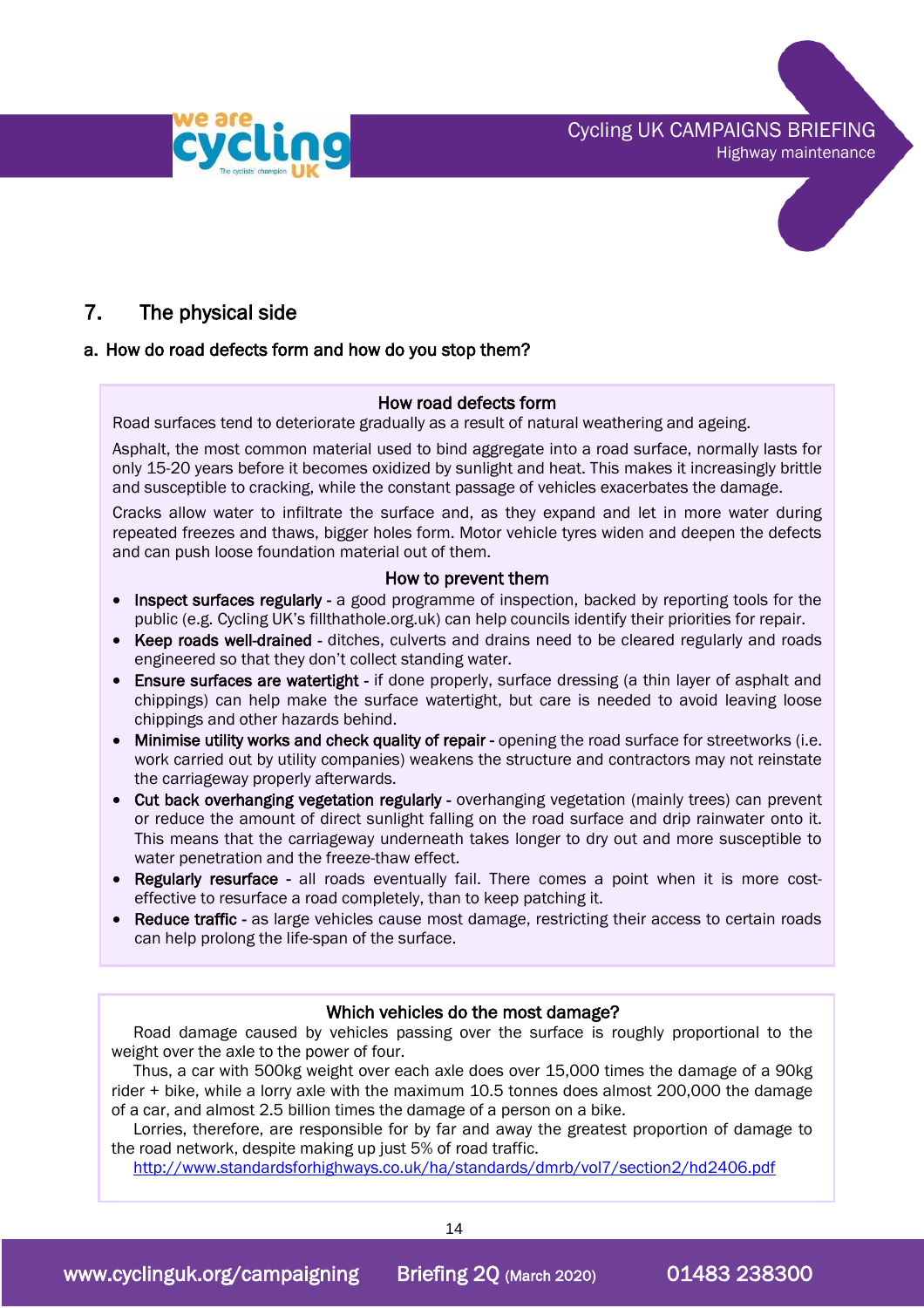





#### b. Reactive maintenance, surface dressing or full-depth resurfacing?

Surface defects are often patched up reactively on a short-term, individual basis, and millions are fixed each year. As mentioned above (section 3d), it is more expensive to fill a pothole reactively than as part of a planned maintenance programme.

Many of these defects, however, result from an underlying structural problem, or because the road has been allowed to reach the end of its usable life. This situation may well lead to mounting costs for emergency repairs and compensation claims.

A superior option is either to seal the surface before the road reaches the end of its lifespan, or to reconstruct it completely to its full depth. Disruption will be inevitable, especially on a busy road, but the treatment will prevent potholes from forming so frequently, and ample evidence suggests that this is better value for money.<sup>28</sup>

#### The problems of surface dressing

Surface dressing is commonly used on minor roads as a cheap alternative to full resurfacing. It is designed to seal the surface and prevent moisture penetration. If well-laid in good conditions and on smooth roads, this treatment can preserve a deteriorating surface for longer, extending the road's life and preventing potholes.

On the other hand, if applied to an already deformed or damaged surface, surface dressing merely blankets it. The surface remains bumpy and difficult to negotiate on a cycle.

Also, although the standard approach is to make at least two sweeps afterwards, this may be done inefficiently or not at all. As a result, the road may be covered for some time by loose chippings, a hazard that can make cyclists skid.

Poor workmanship or bad weather, moreover, can lead to premature failure, especially if the dressing has been laid under trees where conditions are cooler and damper. Irregular adhesion creates an extremely rough surface and undermines the treatment's purpose.

Where resources and conditions permit, resurfacing will give a far better, long-lasting surface comfortable for cyclists and other road users.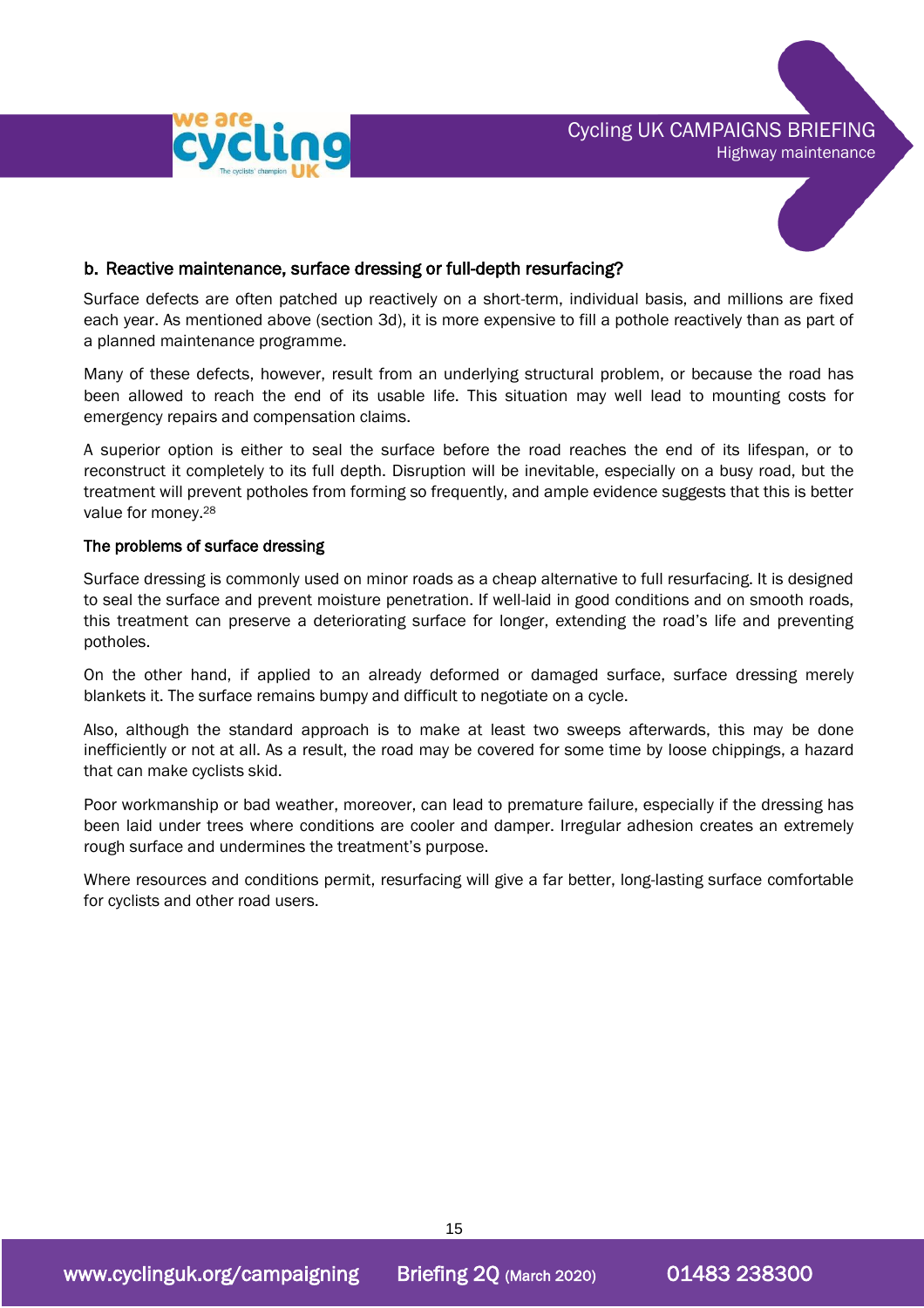



#### c. Costs and benefits of different treatments

| <b>Method</b>                                                                                                                    | <b>Cost</b><br>(m2)                                     | Longevity     | <b>Benefits</b>                                                                                                                           | <b>Drawbacks</b>                                                                                                                                                                                                               |
|----------------------------------------------------------------------------------------------------------------------------------|---------------------------------------------------------|---------------|-------------------------------------------------------------------------------------------------------------------------------------------|--------------------------------------------------------------------------------------------------------------------------------------------------------------------------------------------------------------------------------|
| Surface dressing:<br>asphalt layer with<br>chipped stone<br>rolled in. Loose<br>stones swept up<br>twice.                        | £6-<br>£12                                              | 7 years       | Seals surface to<br>prevent water ingress;<br>restores skid<br>resistance; very<br>cheap; quick to lay.                                   | Very poor riding<br>surface, especially<br>when first laid; fails to<br>deal with surface<br>irregularities; short<br>term gravel deposits;<br>fails if laid in or just<br>before poor weather;<br>unpopular with<br>cyclists. |
| Micro-surfacing:<br>thin layer of<br>asphalt mixed with<br>small aggregate.                                                      | £10-<br>£16                                             | 7 years       | Fixes slight surface<br>irregularities; restores<br>skid resistance:<br>cheap; surface ready<br>to use hours later.                       | May miss larger<br>defects; surface may<br>lift or fail if laid poorly<br>or in bad conditions.                                                                                                                                |
| Plane & patch:<br>inlay surfacing for<br>small or large<br>areas rather than<br>repairing potholes.                              | £30-<br>£40                                             | ?             | Replaces the surface,<br>restores texture and<br>grip, extends road life,<br>relatively fast process.                                     | Does not fix deep<br>problems with the<br>foundations; can be<br>expensive if several<br>layers need replacing<br>& on a busy road<br>needing thicker<br>treatment.                                                            |
| Resurfacing:<br>damaged sections<br>planed out & relaid<br>with fresh material                                                   | £29-<br>£59                                             | 10<br>years + | Fully repaired surface<br>makes excellent riding<br>surface; fully<br>impermeable to water.                                               | Expensive; disruption;<br>often needs several<br>days/ nights with road<br>closed.                                                                                                                                             |
| Full reconstruction:<br>removal of base<br>course & rebuild,<br>to prevent<br>recurrent failure<br>due to underlying<br>weakness | c£100<br>$+(May)$<br>cost<br>less on<br>quiet<br>roads) | 18<br>years   | Replaces the surface;<br>restores texture and<br>grip; extends road life;<br>creates or restores the<br>structural layers of the<br>road. | Very expensive;<br>considerable<br>disruption.                                                                                                                                                                                 |

This table is based on online information from Buckinghamshire & Hertfordshire Council Councils.<sup>29</sup>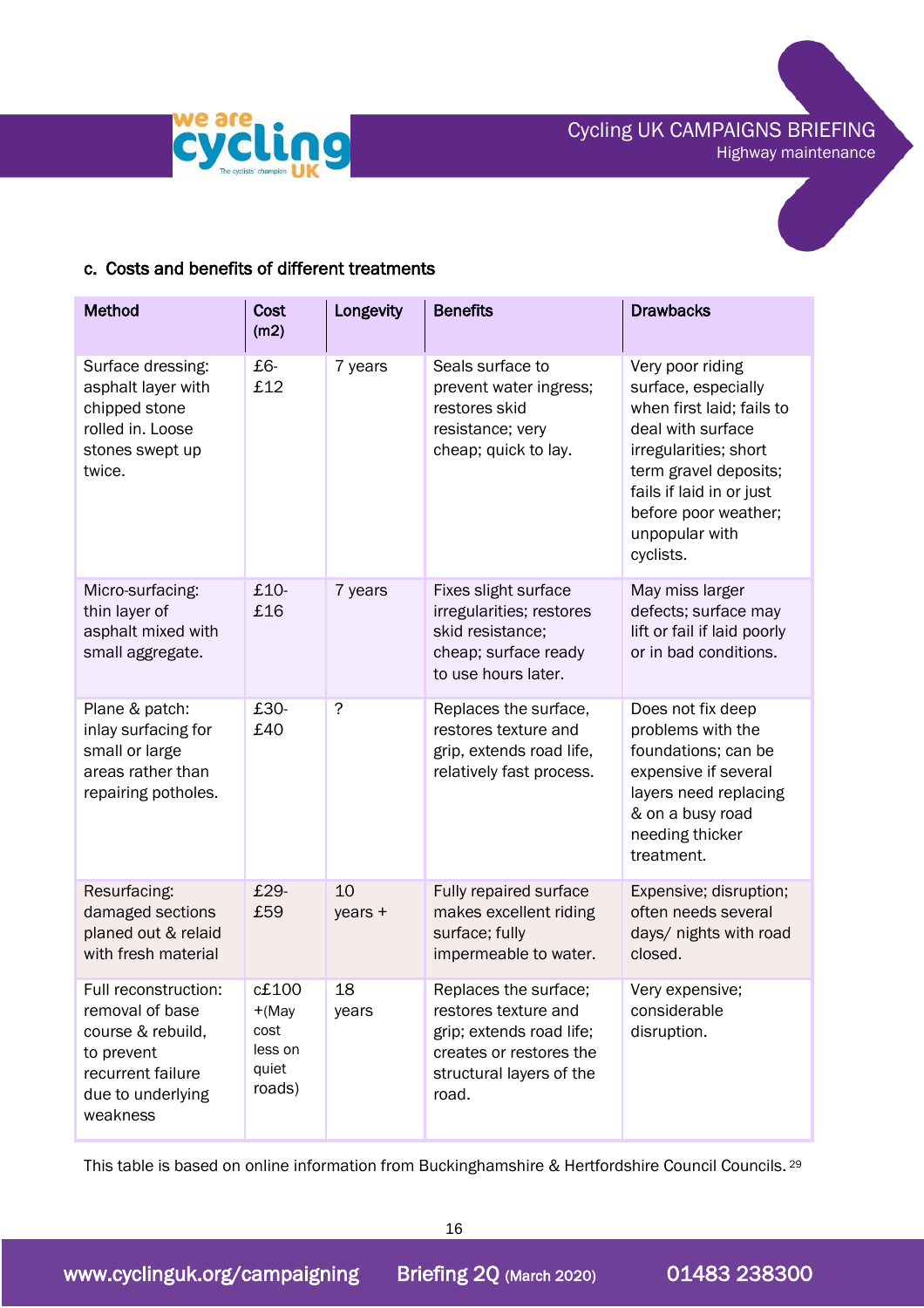



# 8. Snow and ice

Section 41 of HA1980 (as modified by section 111 of the Railways and Transport Safety Act 2003), imposed a duty on highway authorities to "ensure, so as is reasonably practicable, that safe passage along a highway is not endangered by snow and ice".

Section 34 of the Roads Scotland Act says: "A roads authority shall take such steps as they consider reasonable to prevent snow and ice endangering the safe passage of pedestrians and vehicles over public roads."

The duty under Section 41 HA1980 does not extend to gravel or oil on the surface of the road, a common source of danger to cyclists. However, this does not remove the possibility of a highway authority being found negligent if it fails to remove gravel, oil or other debris which subsequently results in injury/damage to a road user.<sup>30</sup>

• *Well-managed Highway Infrastructure* says: <sup>31</sup>

"Issues for consideration in developing [a winter service] policy should include […] treatment of facilities for walking and cycling; […] extent of priority for vulnerable users."

"It is also important to consider equipment requirements for dealing with footways and cycle routes. Specialist equipment, such as footway ploughs and footway salt spreaders, may be necessary for this purpose."

See Sustrans blog on cyclists' casualties associated with falling on ice: [https://www.sustrans.org.uk/our](https://www.sustrans.org.uk/our-blog/opinion/2018/november/ice-major-cause-of-cycling-accidentsand-what-can-be-done-about-it/)[blog/opinion/2018/november/ice-major-cause-of-cycling-accidentsand-what-can-be-done-about-it/](https://www.sustrans.org.uk/our-blog/opinion/2018/november/ice-major-cause-of-cycling-accidentsand-what-can-be-done-about-it/)

# FOOTNOTES AND REFERENCES:

- [information/publications/statistical/hospital-admitted-patient-care-activity](https://digital.nhs.uk/data-and-information/publications/statistical/hospital-admitted-patient-care-activity)
- <sup>5</sup> DfT. *Reported Road Casualties Great Britain* 2018. September 2019. Table RAS 50005.
- [www.gov.uk/government/collections/road-accidents-and-safety-statistics](http://www.gov.uk/government/collections/road-accidents-and-safety-statistics)

<sup>8</sup> DfT. *Road Traffic Estimates in Great Britain 2018*. July 2019. Tables TRA 0204 & 0402.

<sup>9</sup> DfT. *Safety and Road and Street Works: A Code of Practice.* Oct 2013.

[www.gov.uk/government/uploads/system/uploads/attachment\\_data/file/321056/safety-at-streetworks.pdf](http://www.gov.uk/government/uploads/system/uploads/attachment_data/file/321056/safety-at-streetworks.pdf)

<sup>1</sup> Taylor, Mark (et al). *Cyclist exposure to hand-arm vibration and pavement surface improvement in the City of Edinburgh*. Scottish Transport Applications Research (STAR 2017). www.starconference.org.uk/star/2017/Taylor.pdf.

<sup>2</sup> Holzel, C. (et al). *Cycling comfort on different road surfaces*. 2012.

https://www.sciencedirect.com/science/article/pii/S1877705812016955

<sup>3</sup> Figures from Parliamentary Question 27 Feb 2018<https://www.theyworkforyou.com/wrans/?id=2018-02-22.129317.h> & Freedom of Information request by Cycling UK, answered 29 Jan 2020.

[https://www.whatdotheyknow.com/request/cyclist\\_collisions\\_with\\_potholes?nocache=incoming-1526502#incoming-1526502](https://www.whatdotheyknow.com/request/cyclist_collisions_with_potholes?nocache=incoming-1526502#incoming-1526502) <sup>4</sup> Hospital Episode Statistics (Hospital Admitted Patient Care, External cause)[. https://digital.nhs.uk/data-and-](https://digital.nhs.uk/data-and-information/publications/statistical/hospital-admitted-patient-care-activity)

<sup>6</sup> Asphalt Industry Alliance. *ALARM: Annual Local Authority Maintenance Survey*. March 2019[. https://www.asphaltuk.org/wp](https://www.asphaltuk.org/wp-content/uploads/alarm-survey-2019-digital.pdf)[content/uploads/alarm-survey-2019-digital.pdf.](https://www.asphaltuk.org/wp-content/uploads/alarm-survey-2019-digital.pdf)

<sup>7</sup> Bíl, Michal (et al). *How comfortable are your cycling tracks? A new method for objective bicycle vibration measurement*. 2015. www.researchgate.net/publication/276939322\_How\_comfortable\_are\_your\_cycling\_tracks\_A\_new\_method\_for\_objective [\\_bicycle\\_vibration\\_measurement.](http://www.researchgate.net/publication/276939322_How_comfortable_are_your_cycling_tracks_A_new_method_for_objective%20_bicycle_vibration_measurement)

[www.gov.uk/government/collections/road-traffic-statistics](http://www.gov.uk/government/collections/road-traffic-statistics)